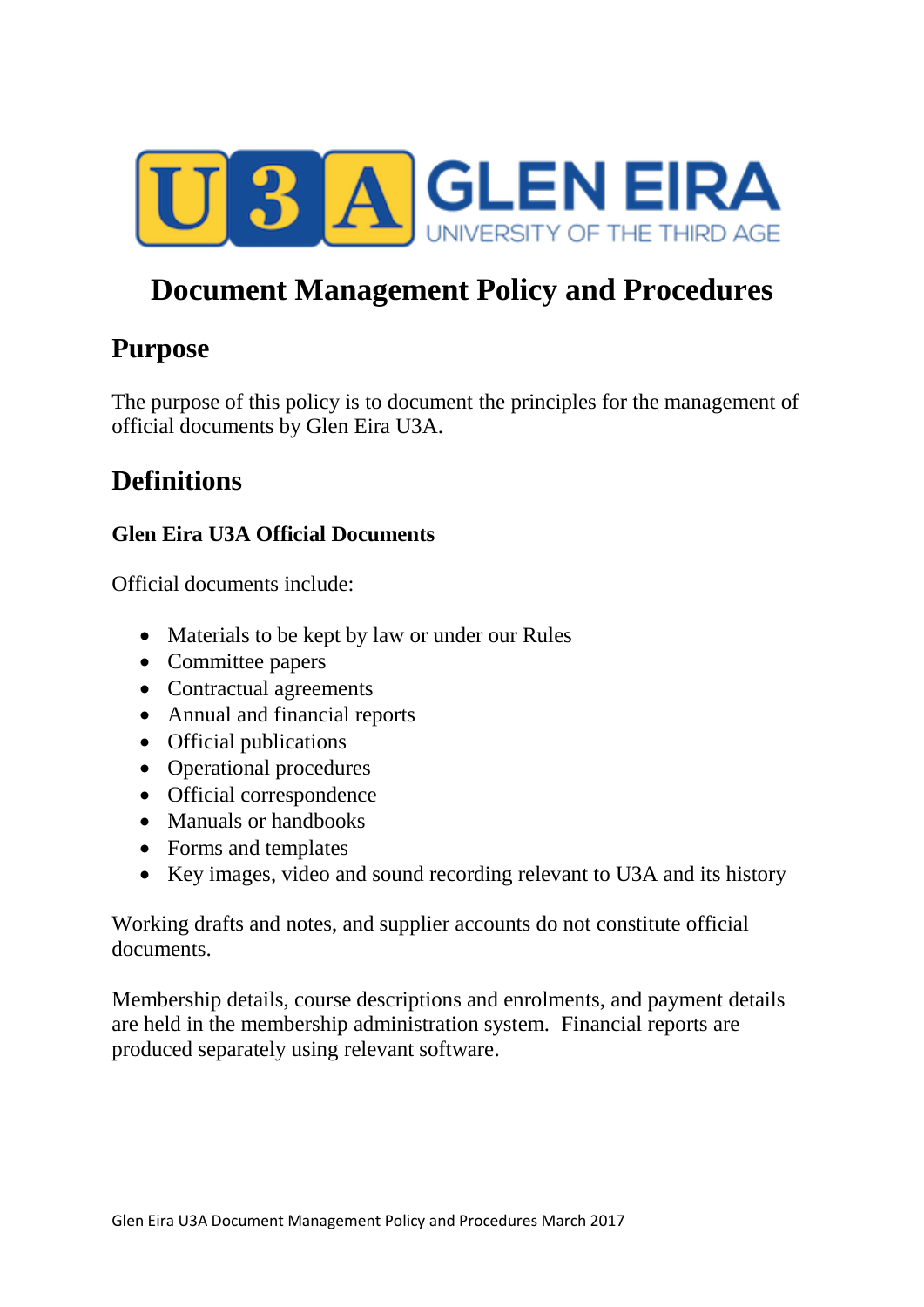# **Policy**

### **Electronic documents**

Glen Eira U3A will maintain all official documents in electronic form.

All official documents that originate on paper will be converted to electronic format. Once converted, original paper copies may be destroyed, unless required for legal purposes. When the paper copy is maintained, the electronic copy should record the location of the paper copy.

### **Centralised Electronic Repository**

Glen Eira U3A will maintain all official electronic documents in a centralised electronic repository.

Initially Google Drive will be used as the electronic repository which will be stored in two drives: one for documents relating to governance by the management committee, and one for document required for the administration of Glen Eira U3A.

#### **Access to documents**

The repository will provide for edit, comment or view permissions to authorised users.

Members of the committee will have view access to all documents.

Authorised administrative staff will have access to view administrative documents.

Document authorisers will have edit, comment and view permission.

### **Document Authorisation**

All documents added to the repository must be authorised by an approved document authoriser.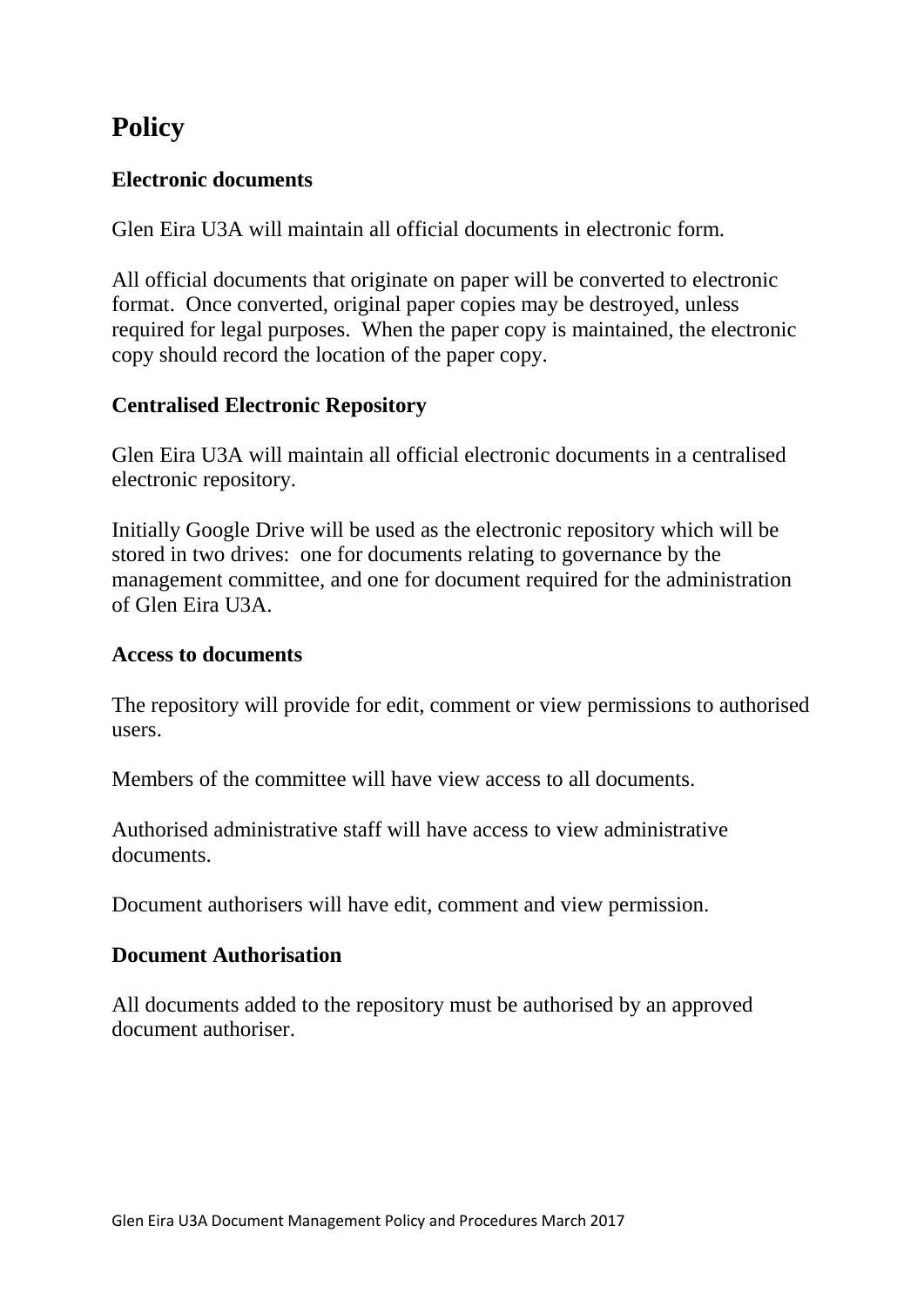The following officers are authorised to add documents to the centralised repository:

- President
- Vice President
- Secretary
- Treasurer
- Authorised document management officers

### **Document retention**

Official documents will be retained for periods specified by legislation or committee policies or decisions. The default retention period will be seven years.

### **Procedures**

### **Document title**

The author may determine the title of the document in any format.

#### **Electronic document naming conventions**

Where relevant, documents should be electronically named in the following format:

#### YYYYMMDDdescriptionV0.1

The version number should follow the following conventions:

|                  | First draft             |
|------------------|-------------------------|
| V <sub>0.2</sub> | Second draft            |
| V1.0             | Approved version issued |
| V1               | Minor revision          |
| V2 O             | Approved version issued |

The electronic document name should appear in the footer of the document.

#### **File structure**

The secretary will approve the high level file structure and monitor practice from time to time.

Glen Eira U3A Document Management Policy and Procedures March 2017 Initially the high level structure will be as indicated in Attachment A.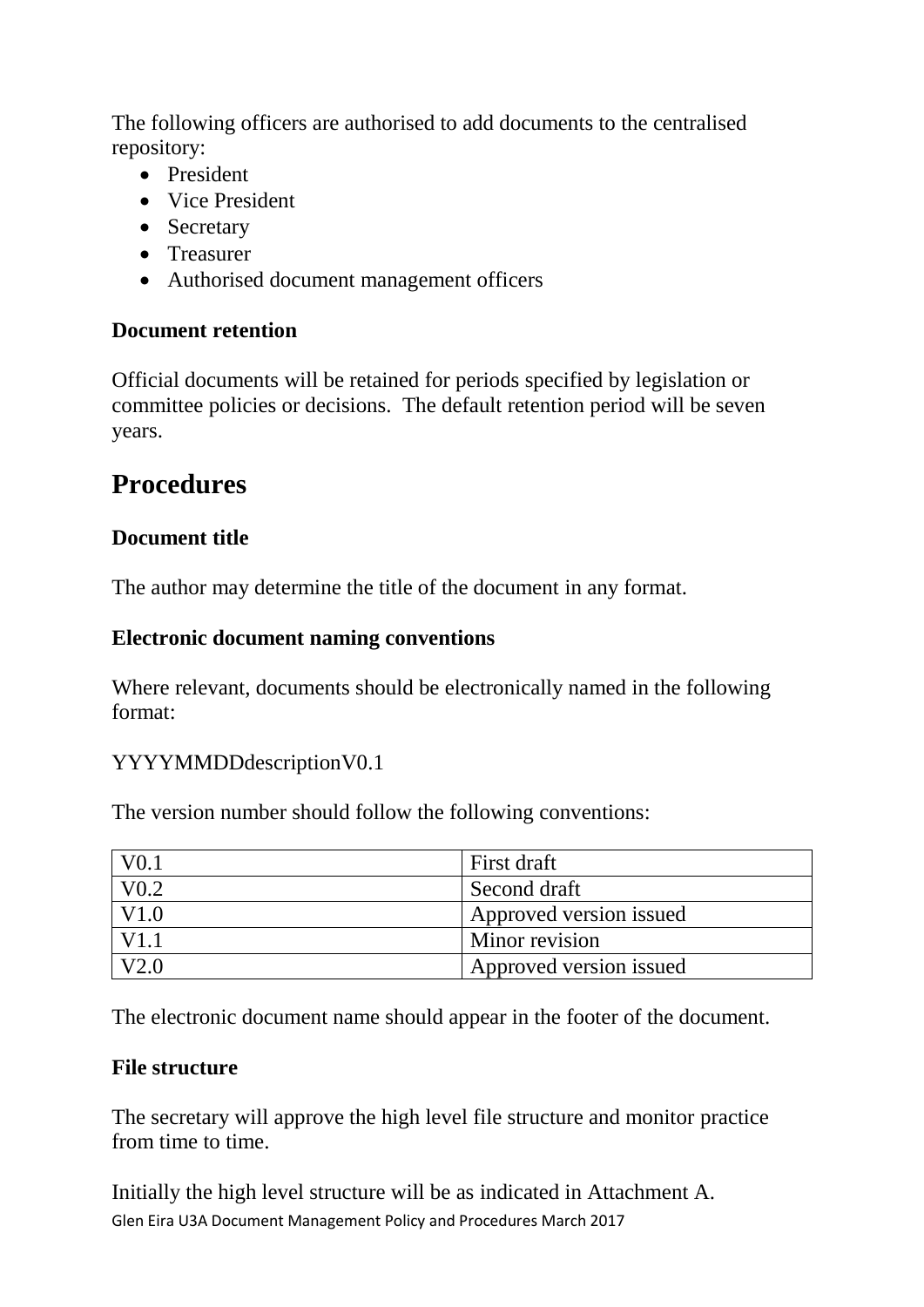# **Responsibilities**

Glen Eira U3A Committee of Management is responsible for:

- developing, adopting, implementing, publishing and reviewing this policy
- reviewing and confirming any exemptions to this policy
- investigating and resolving any complaint made about a breach of this policy.

Glen Eira U3A's Secretary is responsible for:

- receiving and responding to enquiries about this policy
- oversighting the implementation of the policy
- identifying and bringing issues and grievances before the Committee of Management.

Endorsed by Glen Eira U3A Management Committee

Date: 20 March 2017